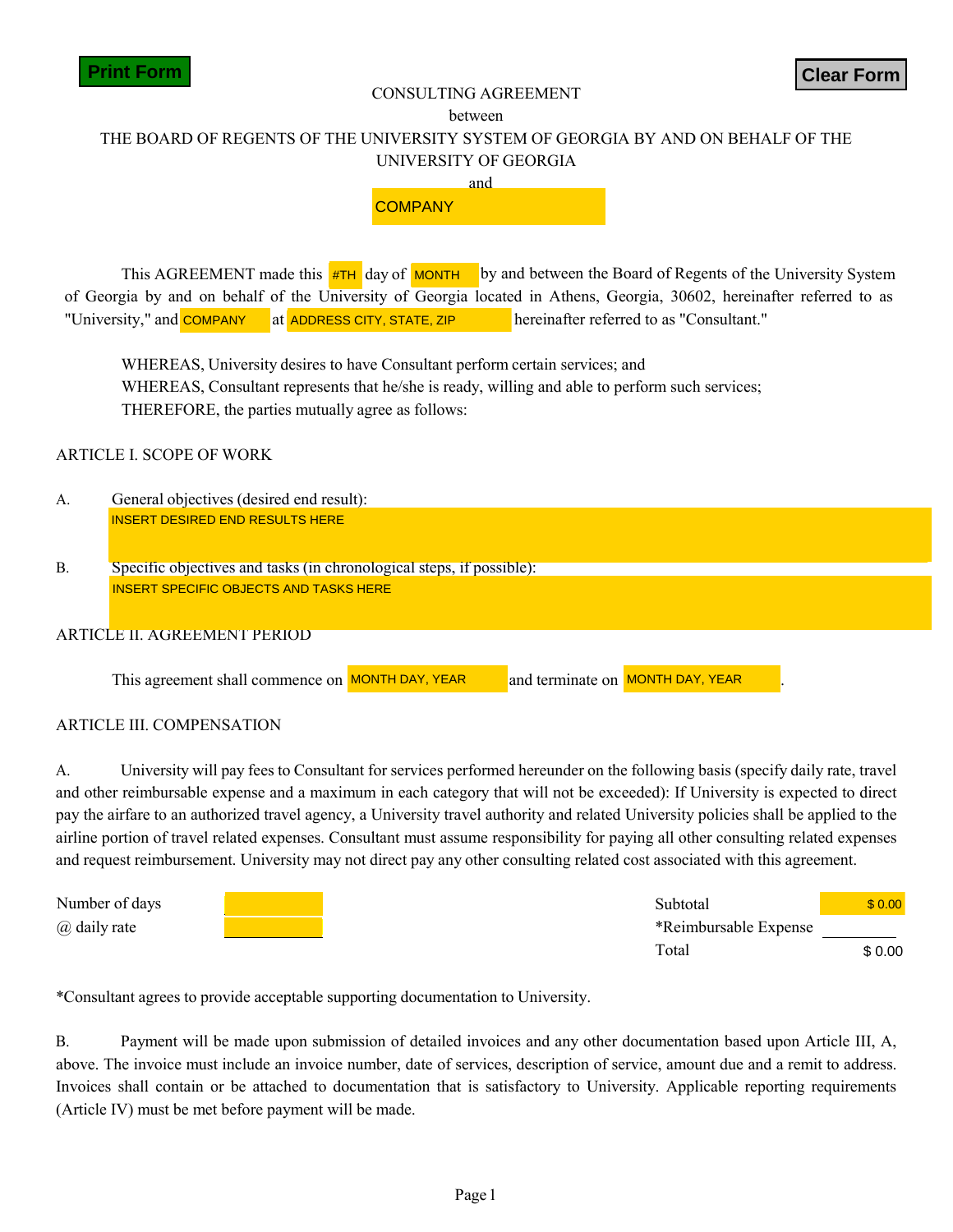C. Prior authorization by the University benefitting department is required for any travel taken under this Agreement for which reimbursement is requested.

# ARTICLE IV. REPORTING

In reporting the services performed hereunder, Consultant shall report to **UGA REPRESENTATIVE** on **DATE**.

Reports shall consist of **[INSERT REPORTING DETAILS HERE]** INSERT REPORTING DETAILS HERE

## ARTICLE V. CONFIDENTIALITY

In the event University makes available to Consultant any information, data, or materials which are confidential to University or to a third party, University shall apprise Consultant of the confidential nature of the information, data, or materials. Consultant agrees that the information, data or materials will be used only for the purpose of providing services under this agreement and will not be disclosed to others without the written approval of University. Any tangible data or materials will be returned to University upon request or upon the termination of this Agreement.

# ARTICLE VI. INTELLECTUAL PROPERTY

Consultant warrants that he/she will not infringe the intellectual property rights of a third person in the performance of services pursuant to this Agreement.

Consultant agrees that University shall own all right, title and interest in and to any data, product or process which Consultant, alone or with others, develops while performing services pursuant to this Agreement. Consultant hereby transfers any and all rights which he or she may acquire in and to any invention, patent, copyright (regardless of whether such work is deemed a ''work for hire"), or other proprietary data or materials of any kind and agrees to execute any and all documents requested by University in accordance with this provision.

## ARTICLE VII. EXAMINATION OF RECORDS AND CONSULTANTS PROGRESS

University shall have access to and the right to examine any directly pertinent books, documents, papers, and records of Consultant involving transactions related to this Agreement until the expiration of three years after final payment hereunder.

## ARTICLE VIII. INTEREST OF CONSULTANT

Consultant covenants that it presently has no interest direct or indirect which would conflict in any manner or degree with the performance of its services hereunder. Consultant further covenants that in the performance of this Agreement, Consultant shall not employ any person having such conflicting interests.

## ARTICLE IX. PUBLICITY

No advertising publicity matter having or containing any reference to the University of Georgia or in which the name is mentioned, shall be made use of by Consultant or anyone on Consultant's behalf unless and until the same shall have first been submitted to and received the written approval of an authorized representative of University.

## ARTICLE X. TERMINATION

University may, by written notice to Consultant, terminate this contract in whole or in part at any time, either for University's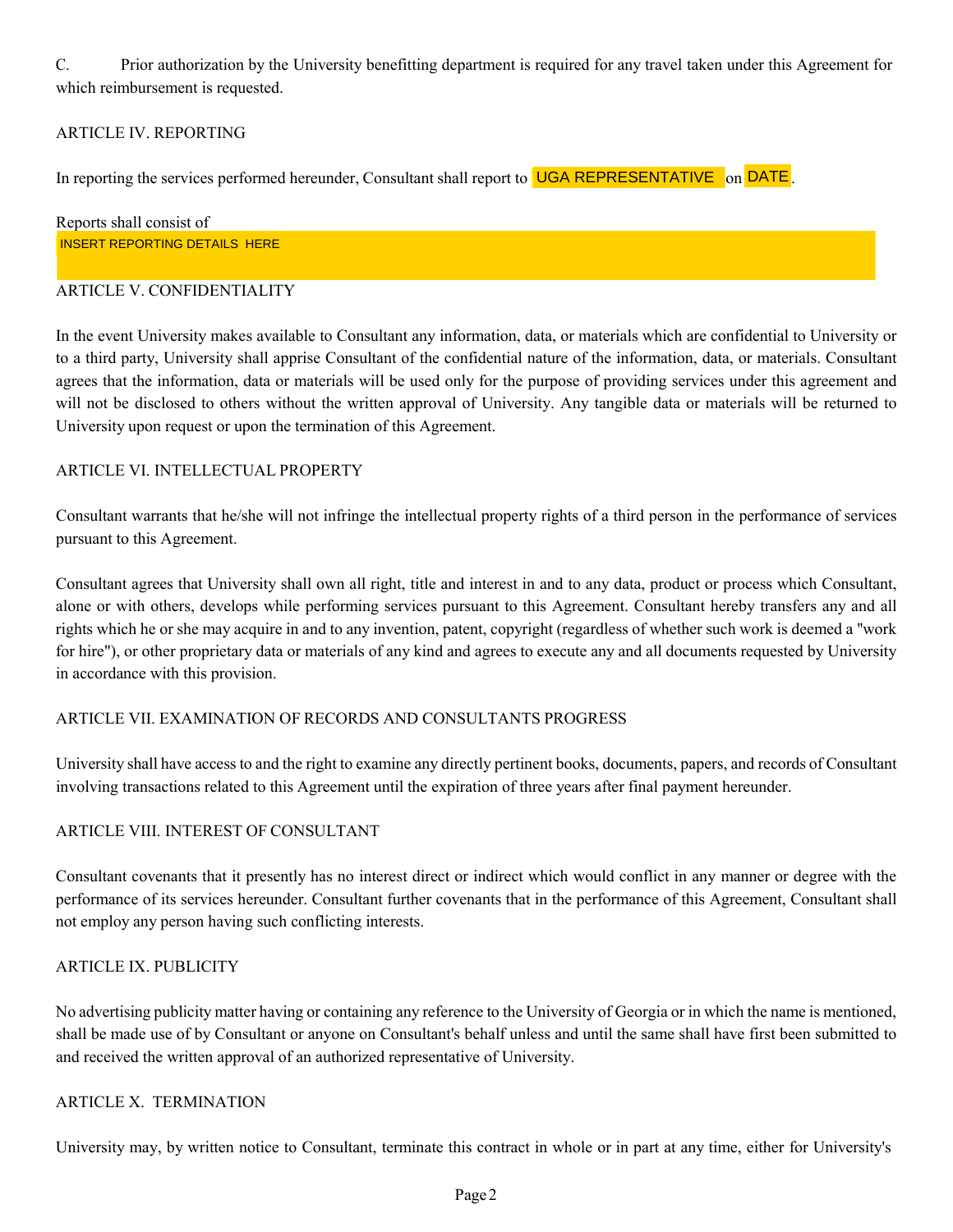convenience or because of the failure of Consultant to fulfill his/her contract obligations. Upon receipt of such notice, Consultant shall: 1) immediately discontinue all services affected (unless the notice directs otherwise) and 2) deliver to the University all data, reports, summaries, and such other information and materials as may have been prepared for and/or accumulated by Consultant in performing this Agreement, whether completed or in progress. After receiving notice of termination, Consultant shall not incur any new obligations and shall cancel as many outstanding obligations as possible. Consultant shall be paid for all satisfactory work performed prior to termination.

## ARTICLE XI. ASSIGNABILITY

Consultant shall neither assign nor delegate any interest in this Agreement or duties under this Agreement without the prior written consent of University thereto.

## ARTICLE XII. CONSULTANTS LIABILITY

Consultant agrees to indemnify, participate fully in the defense of, and hold University harmless from all liability, loss, cost, expense, claims or damages (including but not limited to claims of bodily injury, property damage, attorneys' fees, and costs of litigation) which arise as a result of the performance of this agreement by Consultant or Consultant's agents or employees. Consultant shall obtain and maintain throughout the term of this Agreement, commercial general insurance covering the period of this Agreement. Consultant shall obtain such insurance from a responsible insurance company legally licensed and authorized to transact business in the state of Georgia or approved by the University, with limits of not less than (i) \$1,000,000.00 for all damages arising out of bodily injuries to or death of one person, (ii) \$3,000,000.00 for all damages arising out of bodily injuries to or death of two or more persons in any one accident, and (iii) a total of \$3,000,000.00 for all damage to or destruction of property in any one accident. This policy shall insure Consultant against any liability, damage, claim or demand in any way arising out of or in connection with the Agreement, including Consultant's obligation to indemnify the University under this Agreement. Such policy also shall provide that the policy cannot be canceled without thirty (30) days written notice to the University. Consultant shall furnish the University with a copy of the policy, or a certification indicating ownership of such policy, and evidence of full payment of the premium thereon before the beginning of the term of the Agreement.

#### ARTICLE XIII. WAIVER OF DEFAULT

Any failure by University at any time, or from time to time, to enforce or require the strict keeping and performance by Consultant of any of the terms or conditions of this order shall not constitute a waiver by University of a breach of any such terms or conditions and shall not affect or impair such terms or conditions in any way, or the right of University at any time to avail itself of such remedies as it may have for any such breach or breaches of such terms or conditions.

#### ARTICLE XIV. APPLICABLE LAWS

Consultant will comply with all applicable federal, state, and local laws, rules and regulations, and Board of Regents and University policies.

## ARTICLE XV. INDEPENDENT CONTRACTOR

Consultant's services hereunder are provided as an independent contractor to University. Consultant is responsible for all applicable federal and state regulations relating to income tax, social security, worker's compensation and unemployment insurance.

#### ARTICLE XVI. NON-DISCRIMINATION

In performance of services under this Agreement, Consultant shall not discriminate on the basis of race, color, national origin,